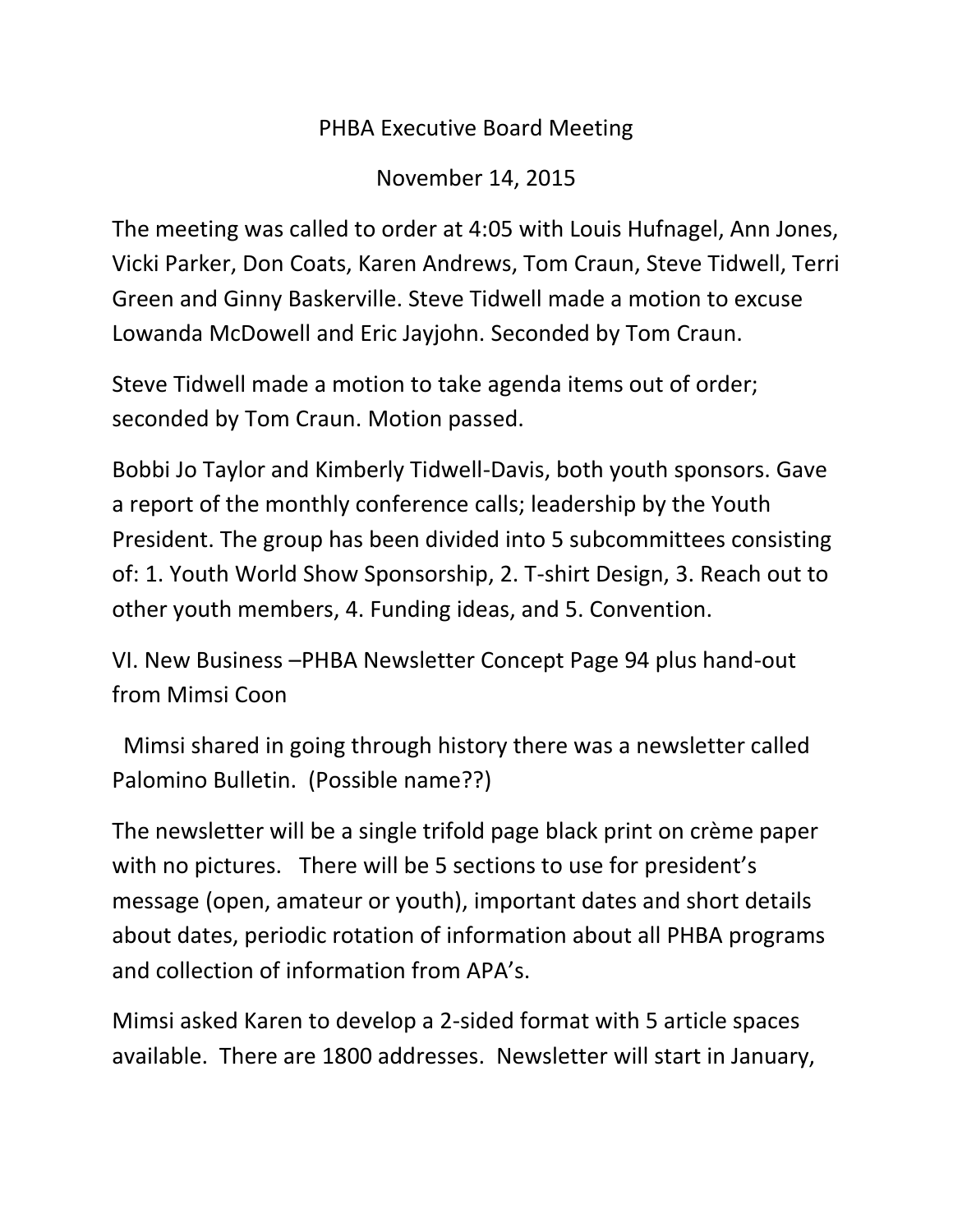April, August and November dispersals. Terri is to check on cost, time frame and mailing costs.

Vicki Parker made a motion to proceed on cost checking and return to board with information. Ann Jones seconded. Motion passed.

Mimsi Coon, as a representative of the PHB Heritage Foundation, extended to the board an invitation to create two pages for the 75<sup>th</sup> publications at no cost to the board.

For the newsletter Mimsi Coon requested the use of the Mixer Mare and Foal plus the Palomino "P". Motion to allow usage of Mixer Mare and Foal made by Tom Craun; seconded by Karen Andrews. Motion passed. The board thanked Mimsi Coons for her time and ideas regarding the newsletter.

The board discussed ideas for the two pages for the 75<sup>th</sup> publication. It was to be designed by Terri Green.

Section II. Meeting minutes

After review the motion to accept minutes with dollar correction on page 10 of minutes to be 15.00 not 11.00 of addition of amateur/select/novice membership was made by Karen Andrews; Steve Tidwell seconded. Motion passed.

Section V-a PHBA Old sign and post; motion made to dispose of items by Steve Tidwell, seconded by Karen Andrews.

Section V-b Billboard Agreement with Lamar -- Following review of contract revisions Steve Tidwell made a motion to accept offer; seconded by Tom Craun. Motion passed.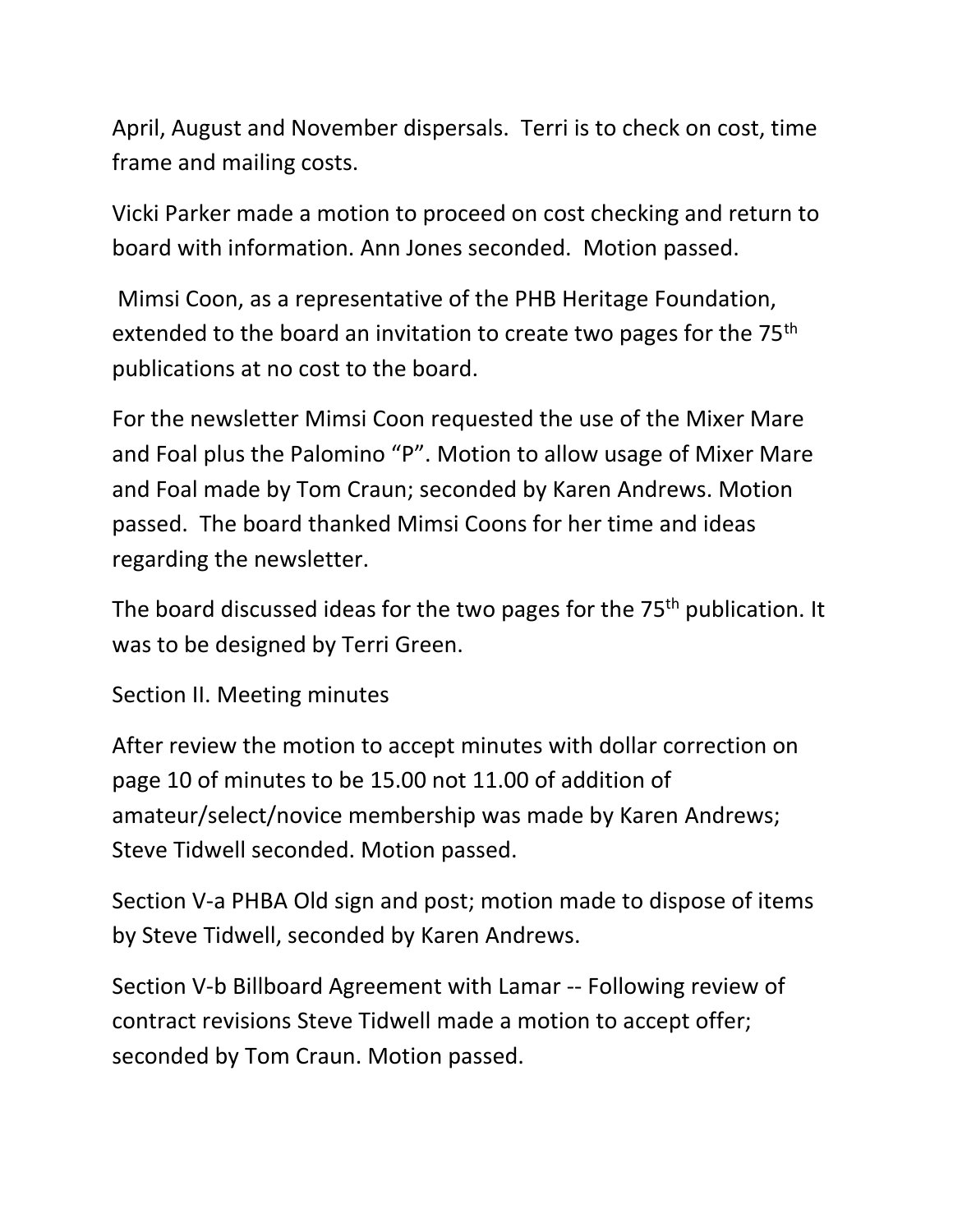VI New Business d. request from PHB Heritage Foundation to use the Mixer –Mare and Foal image as a heading for stationery, a specifically designed PHBHF logo and other items made for foundation usage. Motion made by Steve Tidwell; seconded by Don Coats. Motion Passed.

In regards to PHBHF question regarding the Palomino Statue; no action taken regarding horse statue at this time.

The letter from PHBHF to Todd Branson was read regarding NRHA information and plans in the museum.

Signature Pins proposals. After review and discussion regarding the pins for the 75<sup>th</sup> celebration; Tom Craun made a motion to purchase lapel pin pictured 1 with a quantity of 500 with option to purchase more is price per pin drops; seconded by Ann Jones. Motion passed.

Letter from Gary Andrews from New York asking for financial relief to NYPEA in the form of a credit to NYPEA for the 6 NYPEA/KPEA show approvals of cancelled show in June 6 & 7 2015 to September 3 & 4 of 2016. Motion made by Steve Tidwell to credit Unity of Gold; seconded by Tom Craun. Motion passed.

```
Section V-c OPEA/Go For The Gold.
```
Concerns regarding 1 set of barrels, poles and flags at show; after a lengthy discussion the decision was put into a motion by Ann Jones: To accept the barrel and pole points as the first set of points with the second set not accepted as they cannot be rolled over to day two. Flag race points would be accepted as each individual ran separate runs. Seconded by Don Coats. Motion passed. The board gave Terri Green to process the show results as stated. A letter would be sent to Dutch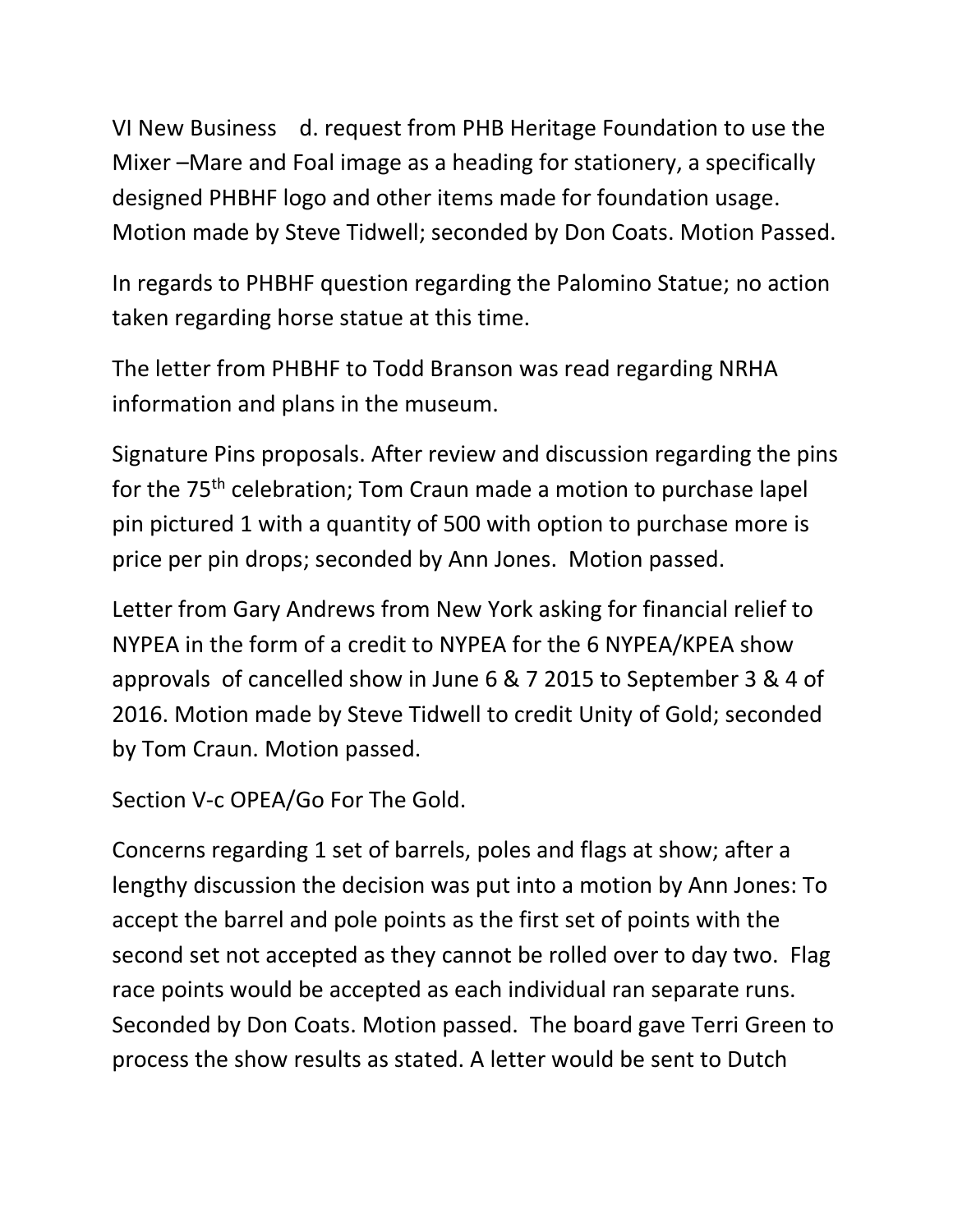Guthrie to be sent by him to the judges. A letter will be sent to the show management and owner of horses involved in this decision.

Section VI-b New Business: APA Incentive Program 2016 (Vickie Parker)

Tom Craun made a motion to continue APA Assistance Incentive for 2016; seconded by Steve Tidwell. Motion Passed.

Section IV-b—iv Potential meeting with facility.

The board gave a directive for Ann Jones and Terri Green to travel to Tunica to visit regarding the upkeep of the facility and plans for 2016.

Section IV- c General Managers Report- Software Update

Software update: The process is about six weeks behind. Need to correct various areas: No recording of Judge List, Membership list for APA's with lifetime members included. Goal to have shown approvals and results updates by Feb. A new upload of data will be needed to update info in system. Hope to have something to show in March.

Homework:

Section IV –b—iii 2016 WS Judges

Review of list pages 70-74 Judges Committee and pages 75-77 request filed by membership at convention.

Section IV-a—i National Convention Schedule P 27

Recess meeting at 7:30 p.m.

November 14:

Meeting reconvened at 7:45a.m. Lowanda McDowell joined meeting on Sunday.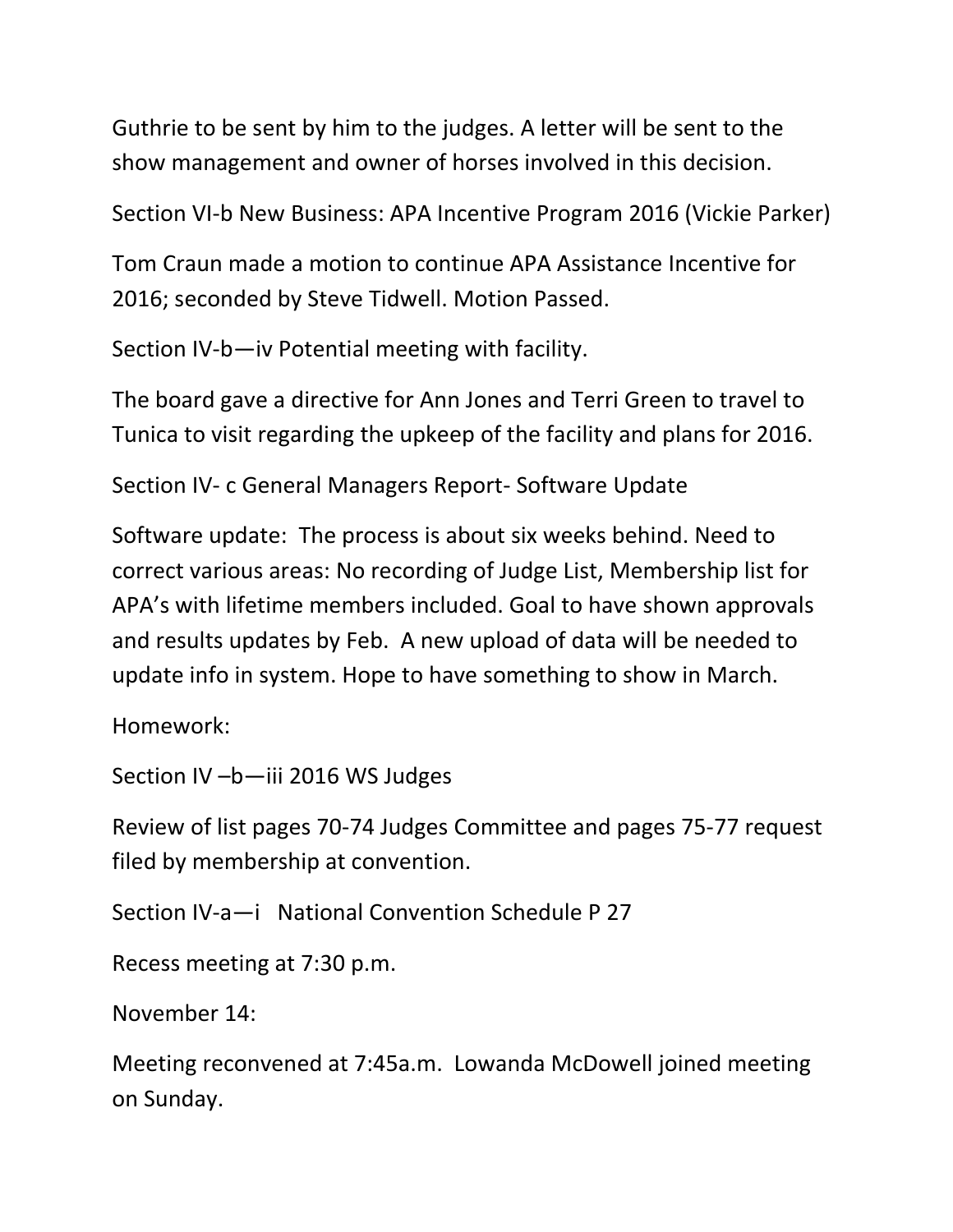Request for Executive session at 8:05 Motion for session by Ann Jones and Seconded by Don Coats.

## EXECUTIVE SESSION

At 11:10 Steve Tidwell made a motion to come out of executive session; seconded by Lowanda McDowell. Ann Jones made a motion to provide Terri Green with a bonus from the W.S. as stated in Executive Session. Don Coats Seconded Motion Passed.

President Louis Hufnagel directed Terri Green to find part-time help as stated in executive session. Motion to accept hiring as stated by Steve Tidwell; seconded by Vicki Parker. Motion passed.

Section IV-a—i National Convention Schedule P 27

It was agreed to meet Sunday morning as a new board following the 2016 Convention.

On page 28 Terri Green needs to add Banquet fees to youth section to clear up confusion.

Steve Tidwell made a motion to have awards like last year for 2015 Year End; however, there is a need for the awards and amateurs to revisit cost and type of award for 2016 Year End Awards; seconded by Tom Craun. Motion Passed.

## 2015 Year-End Awards

High Point Palomino- Halter

Reserve High Point Palomino- Cowboy Bronze trophy

High Point Performance Horse-Saddle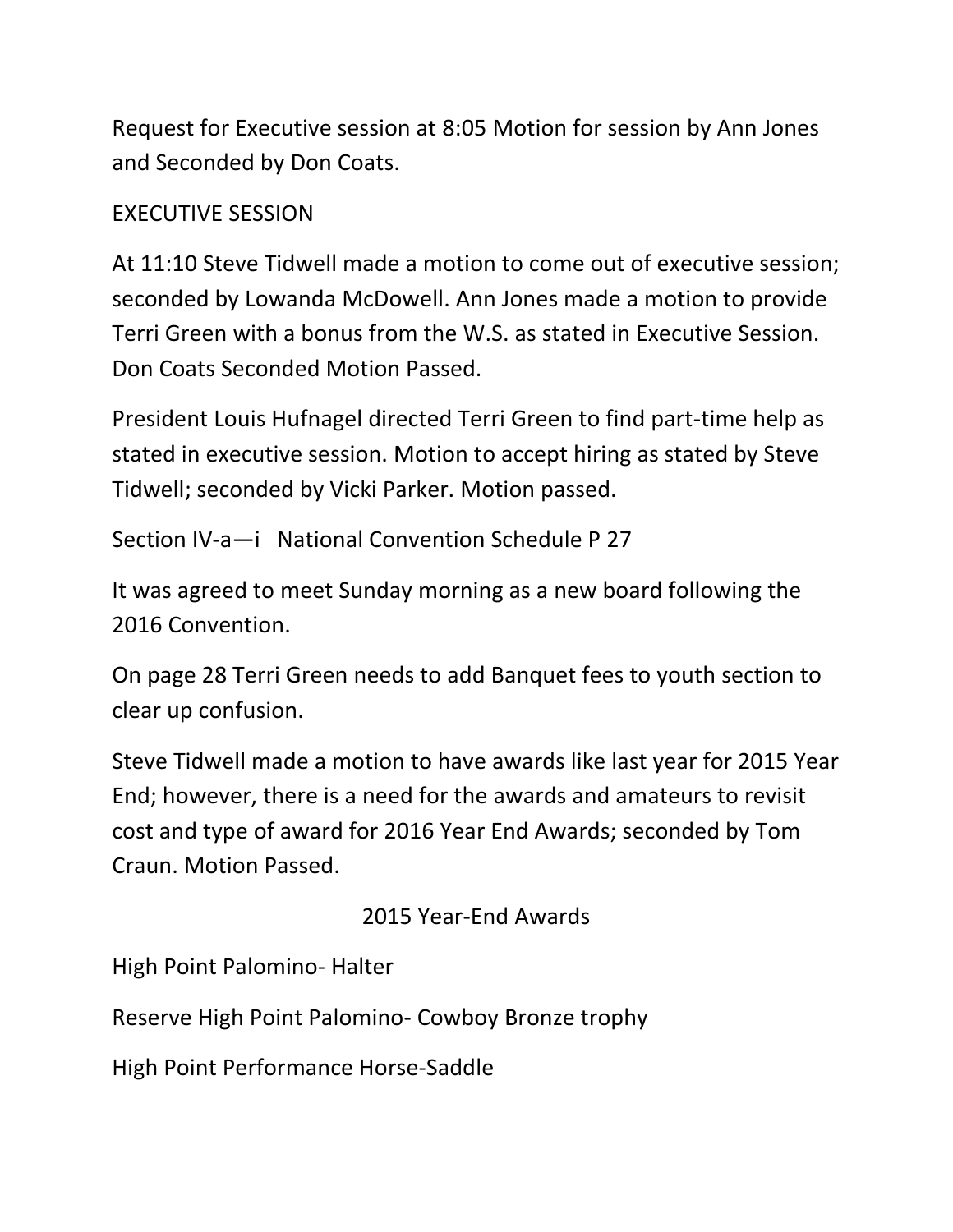High Point Halter/Color Horse- Halter

High Point Amateur- Saddle

Reserve High Point Amateur- Crystal Vase

High Point Select – Saddle

Reserve High Point Select- Crystal Vase

High Point Novice-Headstall

Reserve High Point Novice- Crystal Vase

No additional Cowboy Bronze trophies with these awards

High Point Mare - Cowboy Bronze Trophy

High Point Stallion - Cowboy Bronze Trophy

High Point Gelding - Cowboy Bronze Trophy

Section: IV-b-World Show i-Credit Requests

Vicki Parker made motion to accept the world show entry credits as listed; seconded by Karen Andrews. Motion Passed.

Section IV-b World Show- ii-Cattle Finance Review

Tom Craun made a motion to send all information to the Cattle Committee to review the world show profit/loss on cattle event with a decision back to office as to plans for event by middle of Dec; Steve Tidwell seconded. Motion Passed.

Section: IV-b-World Show iii-2016 WS Judges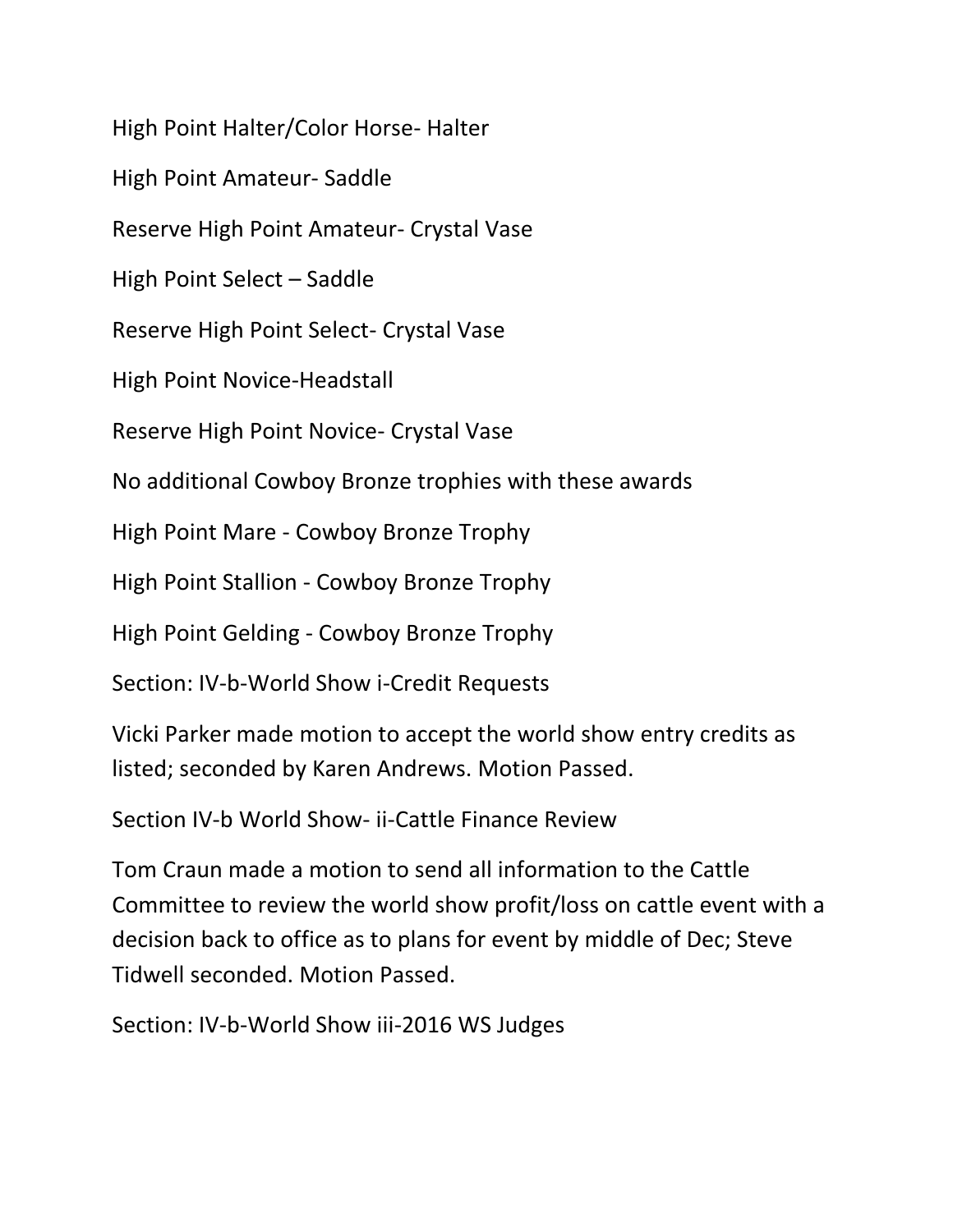After review of page 70-77, Steve Tidwell made a motion to accept the order of suggestions from the Judges Committee; seconded by Lowanda McDowell. Motion Passed.

Section: IV-b-World Show v-Re-visit deadlines of World Show

After much discussion-no action taken.

Section: IV-b-World Show vi- Keeping classes Unique to PHBA WS

Classes by consensus are: Color Class, Western Parade, Ranch Horse and Road Hack.

Section VI New Business-a-Omega Fields Affiliate Program

After discussion Ann Jones will make a call for more information and will report back to board.

Section VI New Business-l- Benefit Auction at Convention

Steve Tidwell made a motion to keep auction at limited number of items like last year with remainder of items to a silent auction; seconded by Tom Craun. Motion carried.

Section VI New Business-e-Judges Committee Actions

Tom Craun made a motion to accept change to rules 2015, 2099, and 2089 for 2016 rulebook. Also accept form of judge's report and evaluation; seconded by Vicki Parker. Motion Passed

VI New Business-f-Amateur Board Novice Amateur i-Walk/Trot Division

Vicki Parker made a motion to accept and include in the novice amateur division of the 2016 rulebook; Amateur Walk/Trot program introduced